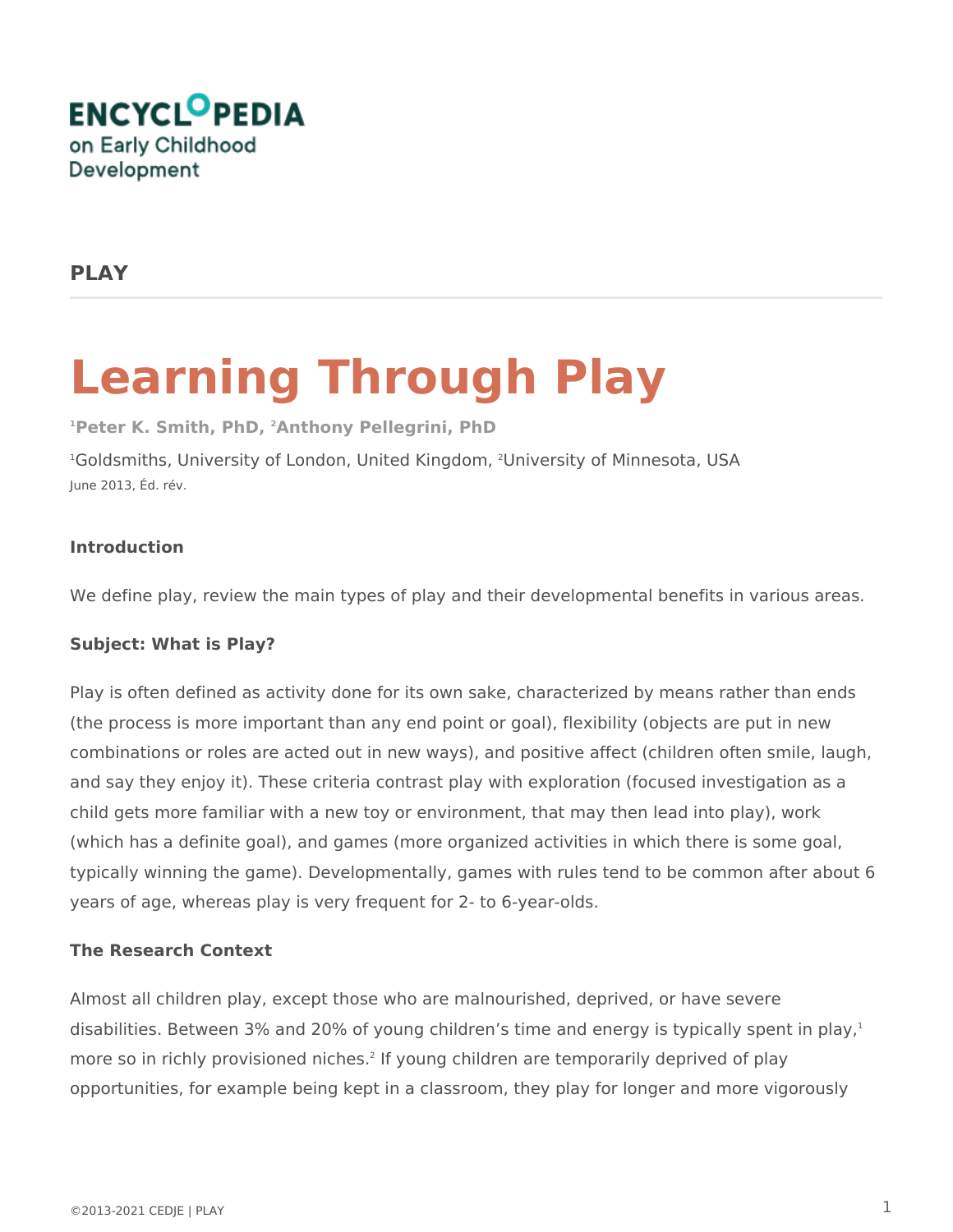afterwards.<sup>1</sup>

As children invest time and energy in play, and there are opportunities for learning when they do play, there seems to be a need for play. This is true of young mammals generally, although other mammals show much less variety of play forms than human children. These findings suggest that play has developmental benefits. Benefits might be immediate, long-term, or both. However, the exact role of play in learning is still debated. A prevailing "play ethos"<sup>3,4</sup> has tended to exaggerate the evidence for the essential role of play. Nevertheless, correlational and experimental evidence suggest important benefits of play, even if some benefits can also be obtained in other ways.

Locomotor play, including exercise play (running, climbing, etc.), involves large body activity and is generally thought to support physical training of muscles, for strength, endurance, and skill. Exercise play increases from toddlers to preschool and peaks at early primary school ages, when the neural and muscular basis of physical coordination and healthy growth is important, and vigorous play obviously provides good opportunities for this;<sup>5</sup> later, it declines. There is evidence that active, playground-type breaks can help young children concentrate better at subsequent sedentary tasks, $^1$  consistent with the cognitive immaturity hypothesis that the "need to exercise helps young children to space out cognitive demands for which they have less mature capacities." 6

Social play refers to playful interactions between children and parents or caregivers in children up to 2 years old, but increasingly with other children as social play increases dramatically from 2 to 6 years of age. At first, playing with one partner is complex enough, but by 3 or 4 years old a play group can consist of three or more participants, as children acquire social coordination skills and social scripts.

Parallel play, common in 2- and 3-year-olds, is when children play next to others without much interaction. Some play is solitary.<sup>7</sup> This type of play can be physical, incorporate objects or language, be pretend, or include all of these aspects. Rough-and-tumble play, including play fighting and chasing, can look like real fighting, but in play fighting children are often laughing, kicks and blows are not hard or do not make contact, and it is usually done with friends.

Object play refers to playful use of objects such as building blocks, jigsaw puzzles, cars, dolls, etc. With babies, this play is mouthing objects and dropping them. With toddlers, this is sometimes just manipulating the objects (e.g., assembling blocks), but sometimes involves pretend play (e.g., building a house, feeding a doll). Play with objects allows children to try out new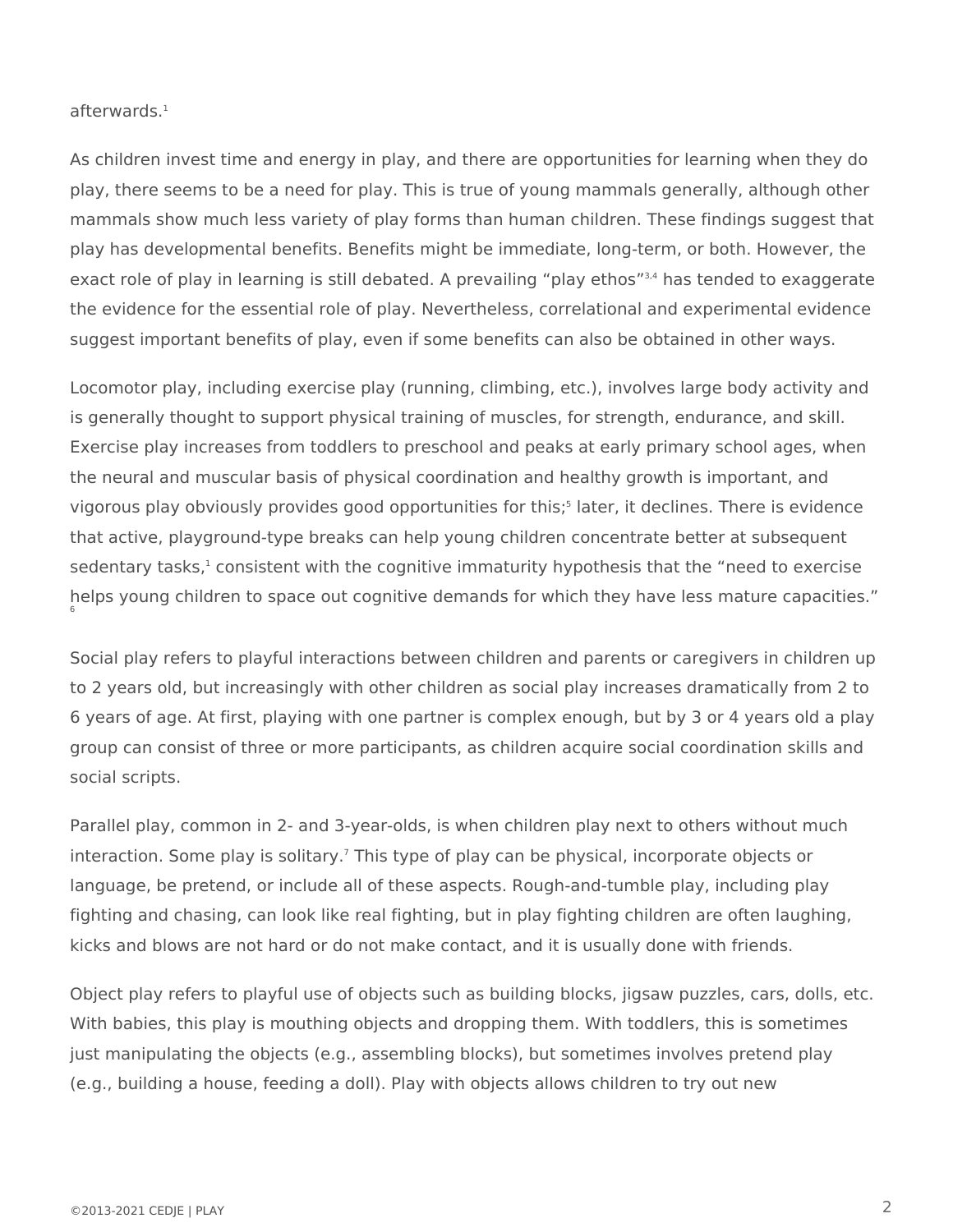combinations of actions, free of external constraint, and may help develop problem solving skills. Any benefits of object play need to be balanced against those of instruction, bearing in mind the ages of the children, the nature of the task, and whether learning is for specific skills, or a more general inquisitive and creative attitude. The more marked benefits may be for independent and creative thought,<sup>8</sup> though the evidence is equivocal.<sup>9</sup>

Language play -- At around 2 years old, toddlers often talk to themselves before going to sleep or upon waking up. This is playful, with repetition and sometimes laughter. Children use language humorously at 3 and 4 years old. ("I'm a whale. This is my tail." "I'm a flamingo. Look at my wingo.") Language skills--phonology (speech sounds), vocabulary and meaning (semantics), grammar (syntax), and pragmatics (using language appropriately in social situations)--are rapidly developing in the preschool years. Some phonological skills can be developed in the solitary monologues when children babble to themselves in their cot, but most benefits of language learning probably come in sociodramatic play.

Pretend play involves pretending an object or an action is something else than it really is. A banana is a telephone, for example. This play develops from 15 months of age with simple actions, such as pretending to sleep or putting dolly to bed, developing into longer story sequences and role play. Sociodramatic play, common from around 3 years of age, is pretend play with others, sustained role taking, and a narrative line. It can involve understanding others' intent, sophisticated language constructions, and development of (sometimes) novel and intricate story lines. Children negotiate meanings and roles ("You be daddy, right?") and argue about appropriate behavior ("No, you don't feed the baby like that!").

Many learning functions have been advanced for pretend and especially sociodramatic play.<sup>10</sup> One hypothesis is that it is useful for developing preliteracy skills, such as awareness of letters and print, and the purpose of books.<sup>11,12,13</sup> The narrative structure of sociodramatic play sequences mirrors the narratives of story books. For these benefits, some structuring by adults is helpful (in maintaining a story line, having suitable materials including plastic letters, books, etc.).

Another hypothesis is that pretend play enhances emotional security. A child who is emotionally upset, for example, by parents arguing or the illness or death of someone in the family, can work through the anxieties by acting out such themes in pretend play, with dolls for example. Play therapists use such techniques to help understand children's anxieties; and most therapists believe that it helps the child work towards a resolution of them.<sup>14</sup>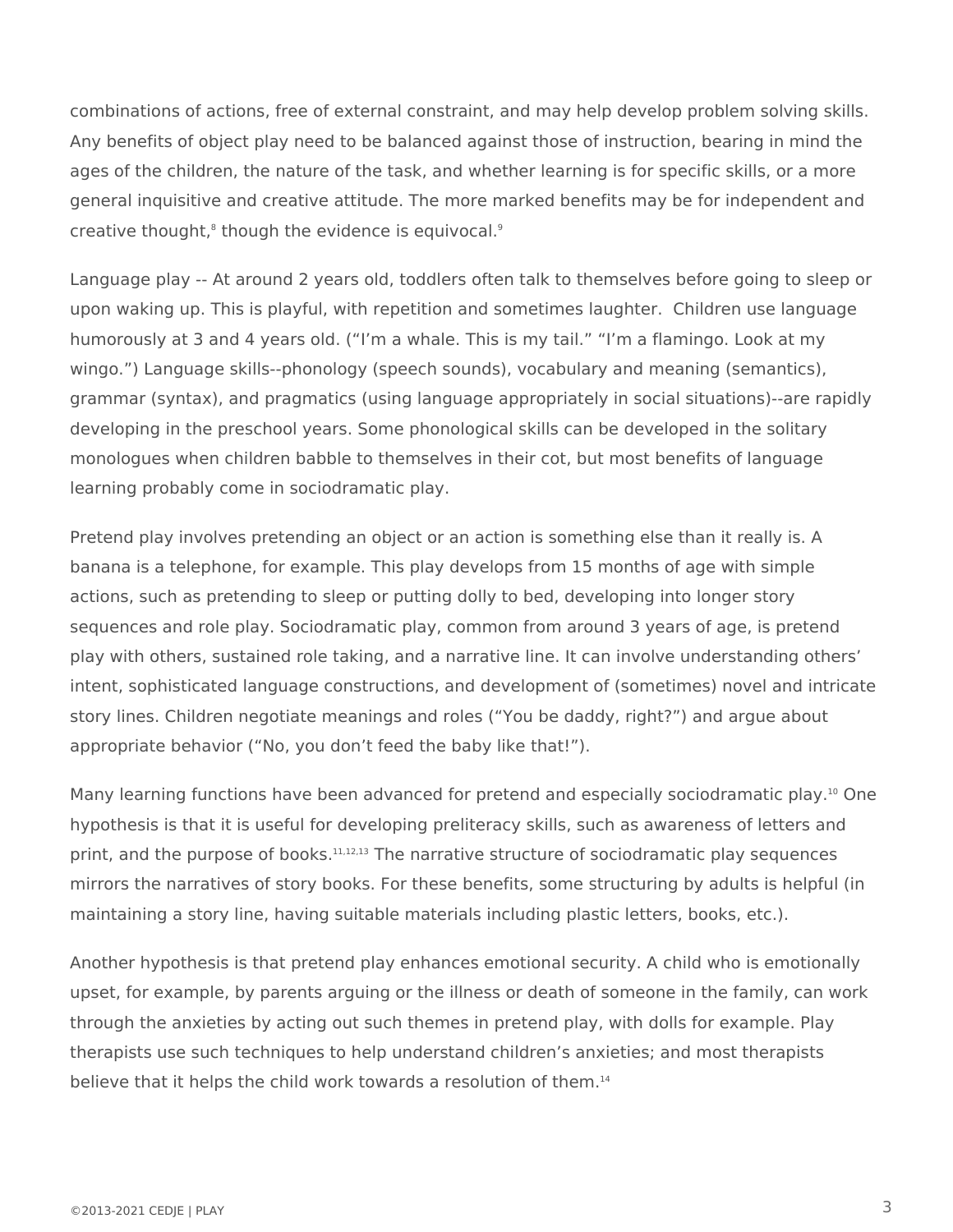A relatively recent hypothesis is that pretend play enhances theory of mind development. Theory of mind ability means being able to understand (represent) the knowledge and beliefs of others; that is, that someone else can have a different belief or state of knowledge from yourself. This does not happen until the age of late 3 or 4 years old. Social interaction with age-mates seems to be important for this, and social pretend play (with siblings or with other age-mates) may be especially helpful, as children negotiate different roles and realize that different roles entail different behaviors.<sup>15</sup> While these benefits are plausible, there is little experimental evidence; the correlational evidence suggests that social pretend play is helpful but is only one route to acquiring theory of mind.<sup>16</sup> A recent review suggests that more high-quality studies and evidence are needed before we can be confident of what benefits pretend play has. $17$ 

#### **Key Research Questions and Gaps**

We lack descriptive information on the time and energy spent in various forms of play. Without this we cannot understand the putative benefits of play. Further, while play may have many positive benefits, this is not always so. Play fighting is viewed ambivalently by nursery staff as many staff find it noisy and disruptive, and believe it often leads to real fights. In fact, research suggests that during the primary school years, only about 1% of rough-and-tumble play bouts turn into real fighting. However, this is more frequent for some children who lack social skills and are rejected by playmates. These children often respond to rough-and-tumble play aggressively.<sup>18-</sup><br>19

A related area of concern has been war play (play with toy guns, weapons, or combat superhero figures).<sup>20</sup> Carlsson-Paige and Levin<sup>21</sup> contrasted a developmental view that play including war play is a primary vehicle for children to express themselves, with a sociopolitical view that children learn militaristic political concepts and values through war play. There is not a large research base on which to make informed judgments about whether the concerns are justified. Dunn and Hughes<sup>22</sup> found that 4-year-old, hard-to-manage children showed frequent violent fantasy and the extent of this was related to poorer language and play skills, more antisocial behaviour, and less empathic understanding at the age of 6 years. This does suggest concerns for the effects of such play on disturbed children.

#### **Implications**

In contemporary societies, adults are usually involved in children's play, providing play environments and toys. Preliteracy benefits of play can be enhanced by providing paper, crayons,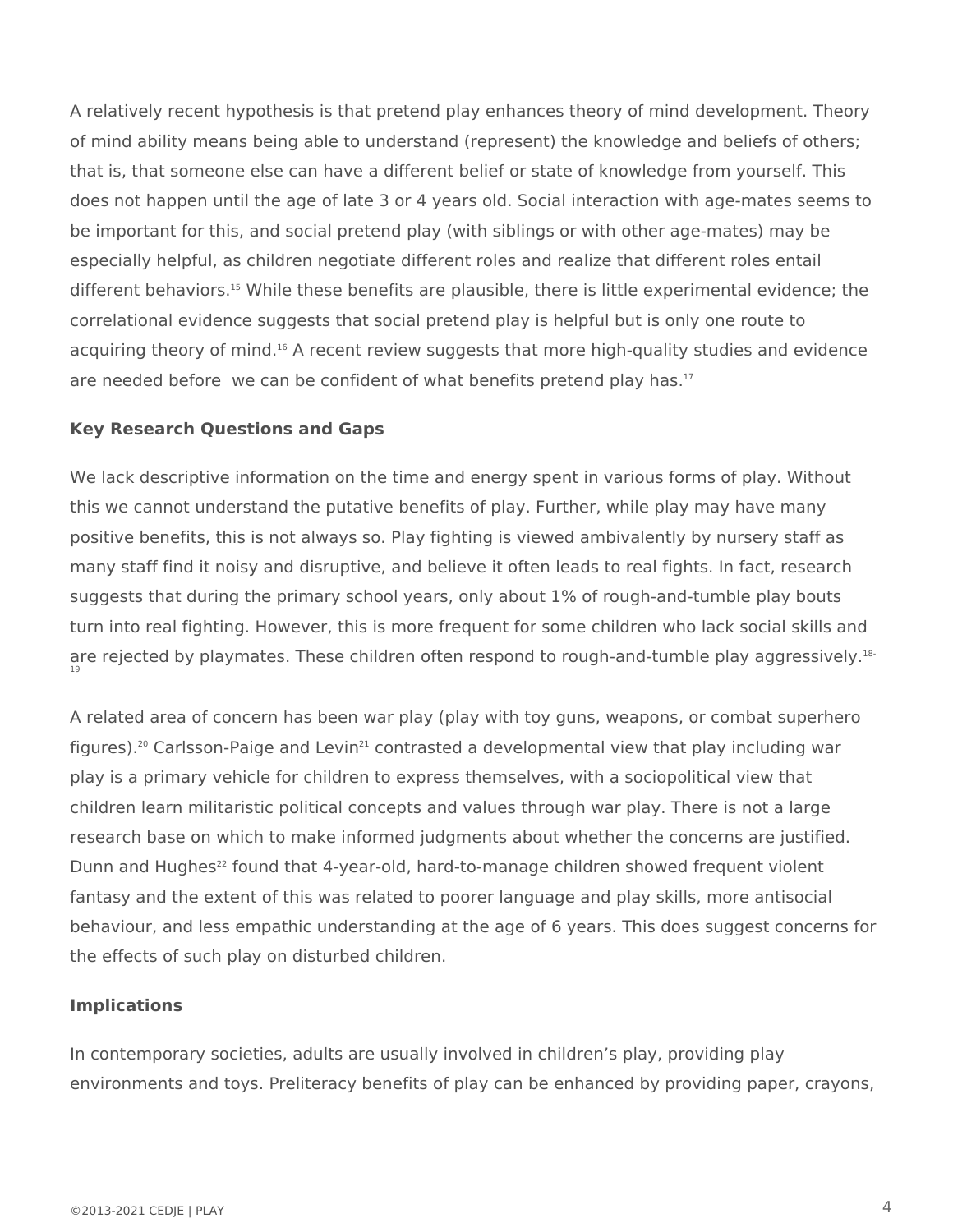and plastic letters. Exercise benefits of play can be enhanced by providing challenging forms of climbing apparatus. Creative play can be enhanced by providing lego-type bricks to stimulate creative construction activities.

Nursery staff can work with children to structure their play and give it more educational value by including activities such as jigsaw puzzles, color and pattern matching games, and materials like water, sand, and clay that children can manipulate and by enhancing sociodramatic play.<sup>10</sup> Such play tutoring involves providing suitable props (play house, clothes for role play, hospital equipment, etc.), taking children on visits to stimulate their imagination (to a hospital, zoo, etc.), and suggesting play themes and helping children to develop them. Play training can be one enjoyable and effective way of improving skills in language development, cognitive development, creativity, and role-taking.<sup>23</sup>

Most experts in play research believe that a balanced approach is best.<sup>4,18,19</sup> There should be good opportunities for genuine free play. Also, there should be some active involvement of adults in structuring some play, as in play tutoring. And, increasingly, as children get older, there is a need for direct instruction. The balance between types of play is a matter of continuing debate. As all types of play provide different opportunities, a blended program in preschool, with plenty of opportunities for free and structured play, is likely to be best for children and to provide them with a happy and stimulating environment in which they can flourish.

#### **References**

- 1. Pellegrini AD, Smith PK. Physical activity play: The nature and function of a neglected aspect of play. *Child Development* 1998;69(3):577-598.
- 2. Burghardt GM. *The genesis of animal play: Testing the limits*. Cambridge, MA: MIT Press; 2005.
- 3. Smith PK. Children's play and its role in early development: A re-evaluation of the 'Play Ethos'. In: Pellegrini AD, ed. *Psychological bases for early education.* New York, NY: John Wiley & Sons Ltd.; 1988: 207-226.
- 4. Smith PK. Children and Play. New York, NY: J. Wiley; 2010.
- 5. Byers JA, Walker C. Refining the motor training hypothesis for the evolution of play. *American Naturalist*1995;146(1):25-40.
- 6. Bjorklund D, Green B. The adaptive nature of cognitive immaturity. *American Psychologist* 1992;47(1):46-54.
- 7. Parten M. Social participation among preschool children. *Journal of Abnormal and Social Psychology* 1932;27:243-269.
- 8. Bruner JS. The nature and uses of immaturity. *American Psychologist* 1972; 27(8):687-708.
- 9. Pellegrini AD, Gustafson K. Boys' and girls' uses of objects for exploration, play, and tools in early childhood. In: Pellegrini AD, Smith PK, eds. *The Nature of Play: Great Apes and Humans.* New York, NY: Guilford Press; 2005: 113-138.
- 10. Smilansky S. *The effects of Sociodramatic play on disadvantaged preschool children.* New York: Wiley; 1968.
- 11. Pellegrini A, Galda L. Ten years after: A reexamination of symbolic play and literacy research. *Reading Research Quarterly*